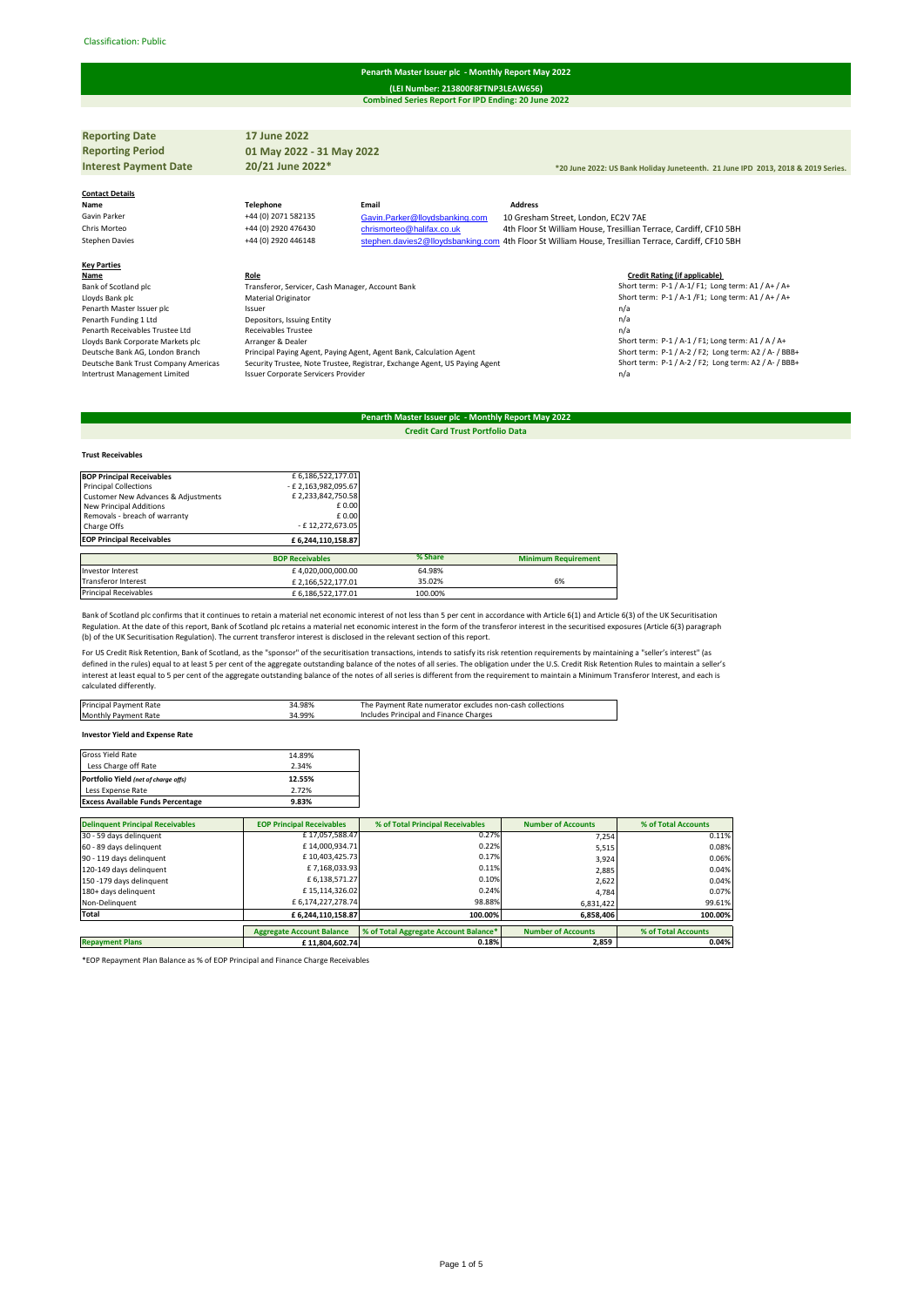# **Credit Card Trust Portfolio Data Penarth Master Issuer plc - Monthly Report May 2022**

# **Unaudited Stratification Tables as at 31 May 2022**

|                                       |                                  |                                      | <b>Number</b>                |                     |
|---------------------------------------|----------------------------------|--------------------------------------|------------------------------|---------------------|
| <b>Composition by Account Balance</b> | <b>Aggregate Account Balance</b> | % of Total Aggregate Account Balance | of Accounts                  | % of Total Accounts |
| <b>Credit Balance</b>                 | - £36,176,397.44                 | $-0.56%$                             | 569,426                      | 8.30%               |
| No Balance                            | £0.00                            | 0.00%                                | 2,430,024                    | 35.43%              |
| £0.01 - £5.000.00                     | £3,979,225,737.89                | 61.58%                               | 3,529,650                    | 51.46%              |
| £5,000.01 - £10,000.00                | £1,898,662,377.50                | 29.38%                               | 278,231                      | 4.06%               |
| £10,000.01 - £15,000.00               | £594,011,876.58                  | 9.19%                                | 49,632                       | 0.72%               |
| £15,000.01 - £20,000.00               | £19,884,822.26                   | 0.31%                                | 1.210                        | 0.02%               |
| £20,000.01 or more                    | £6,256,573.12                    | 0.10%                                | 233                          | 0.00%               |
| <b>Total</b>                          | £6,461,864,989.91                | 100.00%                              | 6,858,406                    | 100.00%             |
|                                       |                                  |                                      |                              |                     |
| <b>Composition by Credit Limit</b>    | <b>Aggregate Account Balance</b> | % of Total Aggregate Account Balance | <b>Number</b>                | % of Total Accounts |
|                                       |                                  |                                      | of Accounts                  |                     |
| Less than £5,000,00                   | £1,850,060,501.50                | 28.63%                               | 3,635,785                    | 53.01%              |
| £5,000.01 - £10,000.00                | £2,701,578,464.12                | 41.81%                               | 2,321,345                    | 33.85%              |
| £10,000,01 - £15,000,00               | £1,832,729,770.76                | 28.36%                               | 873,225                      | 12.73%              |
| £15,000.01 - £20,000.00               | £ 61,888,995.94                  | 0.96%                                | 24,623                       | 0.36%               |
| £20,000.01 or more                    | £15,607,257.59                   | 0.24%                                | 3,428                        | 0.05%               |
| <b>Total</b>                          | £6,461,864,989.91                | 100.00%                              | 6,858,406                    | 100.00%             |
|                                       |                                  |                                      |                              |                     |
| <b>Composition by Account Age</b>     | <b>Aggregate Account Balance</b> | % of Total Aggregate Account Balance | <b>Number</b><br>of Accounts | % of Total Accounts |
| Not More Than 6 Months                | £0.00                            | 0.00%                                | $\overline{\phantom{a}}$     | 0.00%               |
| Over 6 Months to 12 Months            | £0.00                            | 0.00%                                |                              | 0.00%               |
| Over 12 Months to 24 Months           | £182,469,554.93                  | 2.82%                                | 180,173                      | 2.63%               |
| Over 24 Months to 36 Months           | £485,863,316.44                  | 7.52%                                | 509,691                      | 7.43%               |
| Over 36 Months to 48 Months           | £464,421,466.45                  | 7.19%                                | 517,431                      | 7.54%               |
| Over 48 Months to 60 Months           | £479,038,410.66                  | 7.41%                                | 554,226                      | 8.08%               |
| Over 60 Months to 72 Months           | £460,088,723.43                  | 7.12%                                | 505,516                      | 7.37%               |
| Over 72 Months                        | £4,389,983,518.00                | 67.94%                               | 4,591,369                    | 66.95%              |
| Total                                 | £6,461,864,989.91                | 100.00%                              | 6,858,406                    | 100.00%             |

| <b>Geographic Distribution of Accounts</b> | <b>Aggregate Account Balance</b> | % of Total Aggregate Account Balance | <b>Number</b><br>of Accounts | % of Total Accounts |
|--------------------------------------------|----------------------------------|--------------------------------------|------------------------------|---------------------|
| East Anglia                                | £810,202,944.61                  | 12.54%                               | 806,617                      | 11.76%              |
| London                                     | £443,865,343.28                  | 6.87%                                | 443.969                      | 6.47%               |
| Midlands                                   | £806,369,399.70                  | 12.48%                               | 879,009                      | 12.82%              |
| North East England                         | £792,174,134.63                  | 12.26%                               | 894.151                      | 13.04%              |
| North West England                         | £726,190,416.90                  | 11.24%                               | 801,463                      | 11.69%              |
| Scotland                                   | £584,162,576.63                  | 9.04%                                | 660,182                      | 9.63%               |
| South Central England                      | £730,071,362.69                  | 11.30%                               | 716.322                      | 10.44%              |
| South East England                         | £ 667,930,241.87                 | 10.34%                               | 646,282                      | 9.42%               |
| South West England                         | £ 620,403,732.16                 | 9.60%                                | 685,156                      | 9.99%               |
| Wales                                      | £263,974,632.46                  | 4.09%                                | 290,568                      | 4.24%               |
| Other                                      | £16,520,204.98                   | 0.26%                                | 34,687                       | 0.51%               |
| Total                                      | £6,461,864,989.91                | 100.00%                              | 6,858,406                    | 100.00%             |

# **Penarth Master Issuer plc - Monthly Report May 2022 Waterfall**

# **Revenue Waterfall**

| <b>Trust Finance Charge Collections</b>  | £78,234,378.60 |
|------------------------------------------|----------------|
| <b>Transferor Interest</b>               | £27,405,365.70 |
| <b>Investor Interest</b>                 | £50,829,012.90 |
|                                          |                |
| Funding 1                                |                |
| <b>Finance Charge Collections</b>        | £44,791,333.24 |
| Interchange                              | £5,166,660.28  |
| Recoveries                               | £892,891.51    |
| Investment proceeds/(charges)            | - £ 21,872.13  |
| Principal Funding Account Interest       | £0.00          |
| Interest accrued on Accumulation Reserve | £0.00          |
| Accumulation reserve Draw Amount         | £0.00          |
| <b>Total LNI Available Funds</b>         | £50,829,012.90 |
|                                          |                |
| <b>Application of Funds:</b>             |                |
| Senior Cost Items                        | £23,078.32     |
| Monthly Distribution Amount              | £6,451,303.56  |
| Servicer Payment                         | £3,359,606.59  |
| Aggregate Investor Default Amount        | £7,974,778.75  |
| <b>Excess Available Funds</b>            | £33,020,245.68 |
| Monthly expenses loan amount             | £0.00          |
| Accumulation reserve funding             | £0.00          |
| Junior costs items                       | £1,600.00      |
| <b>Excess Spread</b>                     | £33,018,645.68 |
|                                          |                |

# **Principal Waterfall**

| <b>Trust Principal Collections</b>                              | £2,163,982,095.67 |
|-----------------------------------------------------------------|-------------------|
| Distributed to Funding 1                                        | £100.000.000.00   |
| <b>Funding 1</b>                                                |                   |
| <b>Principal Collections</b>                                    | £100,000,000.00   |
| Investor Defaults transferred from LNI Available Funds          | £7,974,778.75     |
| <b>Total LNI Available Principal Amounts</b>                    | £107,974,778.75   |
| <b>Application of Funds:</b>                                    |                   |
| Senior costs shortfall                                          | £0.00             |
| Monthly distribution shortfall                                  | £ 0.00            |
| Servicer payment shortfall                                      | £ 0.00            |
| Expenses loan shortfall                                         | £ 0.00            |
| Accumulated principal deposited to Principal Funding Account    | £100,000,000.00   |
| Principal payments                                              | £ 0.00            |
| Targeted pre-funding amounts deposited to Principal Funding A/c | £ 0.00            |
| Loss make Up (Investor Defaults) transferred to Investment A/c  | £7,974,778.75     |
| Total                                                           | £107.974.778.75   |

**Any cash injected into the structure by the sponsor, originator or third parties or other support provided during the period**

None

──

٦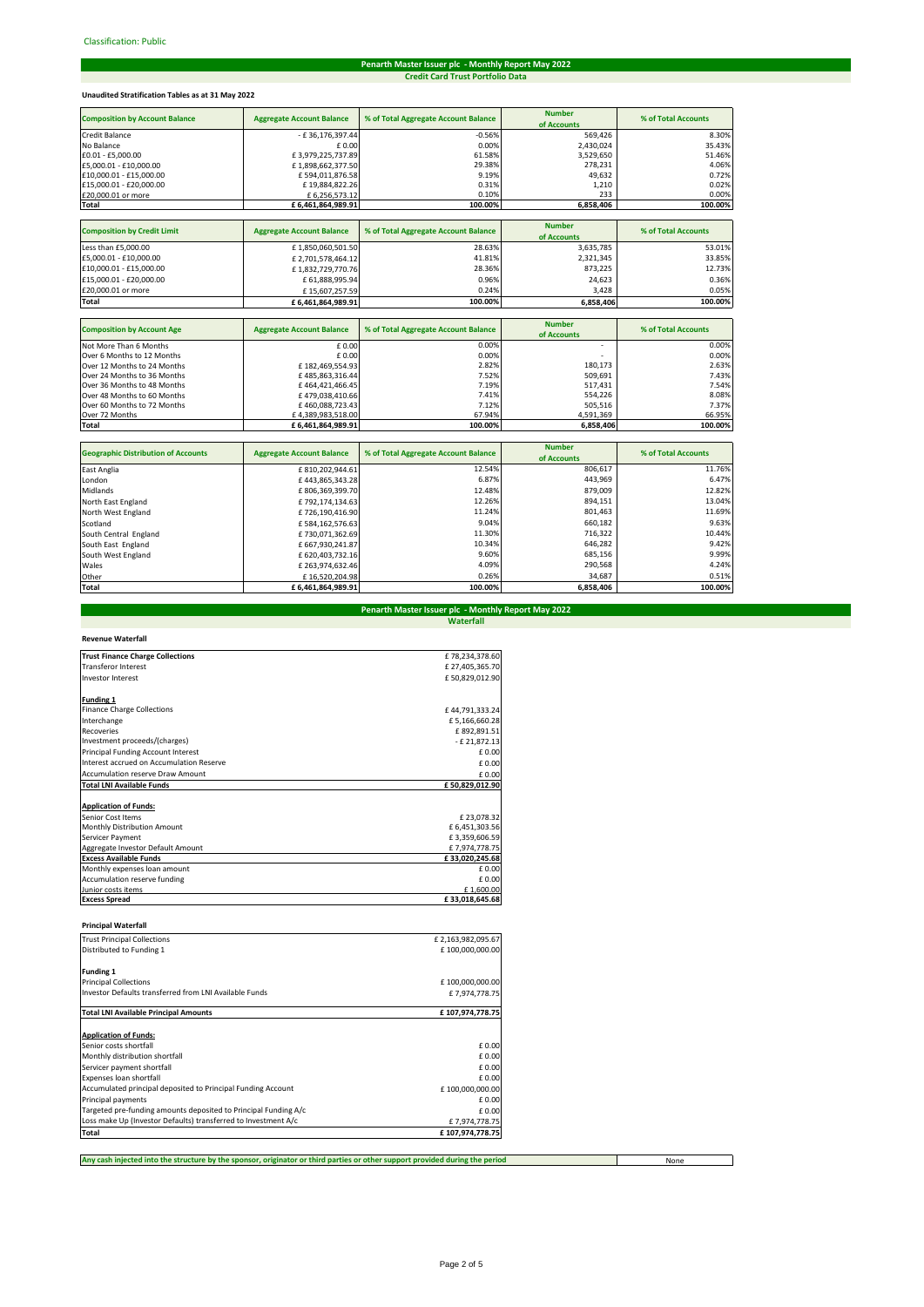# **Penarth Master Issuer plc - Monthly Report May 2022 Notes in Issue as at 31 May 2022**

| Series Name                                                    | Class A: Series 2013-1 A2              | Class A: Series 2018-1 A2              | Class A: Series 2018-2 A2    |
|----------------------------------------------------------------|----------------------------------------|----------------------------------------|------------------------------|
| <b>Issue Date</b>                                              | 21 November 2013                       | 26 March 2018                          | 10 October 2018              |
| <b>ISIN</b>                                                    | XS0991658989                           | XS1779703286                           | XS1885682978                 |
| Cusip                                                          | n/a                                    | XS1779703013<br>n/a                    | n/a                          |
| <b>Stock Exchange Listing</b>                                  | LSE                                    | LSE                                    | LSE                          |
| Original Rating*                                               | Aaa/AAA/AAA                            | Aaa/AAA/AAA                            | Aaa/AAA**                    |
| Current Rating*                                                | Aaa/AAA**                              | Aaa/AAA/AAA                            | Aaa/AAA**                    |
| Currency                                                       | GBP                                    | GBP                                    | GBP                          |
| <b>Issue Size</b>                                              | £1,300,000,000                         | £300,000,000                           | £500,000,000                 |
| Issue Size (GBP Equivalent)<br><b>Outstanding Amount (GBP)</b> | £1,300,000,000                         | £300,000,000<br>£300,000,000           | £500,000,000<br>£500,000,000 |
| Nominal Liquidation Amount (GBP)                               | £1,300,000,000<br>£1,300,000,000       | £300,000,000                           | £500,000,000                 |
| Scheduled Redemption Date                                      | 18 September 2025                      | 18 March 2023                          | 18 September 2025            |
| <b>Final Maturity Date</b>                                     | 18 September 2027                      | 18 March 2025                          | 18 September 2027            |
| Reference Rate                                                 | Compounded Daily SONIA                 | Compounded Daily SONIA                 | Compounded Daily SONIA       |
| <b>Current Reference Rate</b>                                  | 0.93976%                               | 0.93977%                               | 0.93977%                     |
| Margin<br>Expected Interest Amount***                          | 0.450%<br>£1,682,954.36                | 0.515%<br>£406,538.47                  | 0.892%<br>£853,153.15        |
| Interest Amount Paid***                                        | £1,682,954.36                          | £406,538.47                            | £853,153.15                  |
| Interest paid in currency of Note                              | n/a                                    | n/a                                    | n/a                          |
| <b>Interest Shortfall</b>                                      | £0.00                                  | £0.00                                  | £0.00                        |
| Cumulative Interest Shortfall                                  | £0.00                                  | £0.00                                  | £0.00                        |
| Scheduled Principal Payment***                                 | £0.00                                  | £0.00                                  | £0.00                        |
| Principal Amount Paid***<br>Principal Shortfall                | £0.00<br>£0.00                         | £0.00<br>£0.00                         | £0.00<br>£0.00               |
| <b>Cumulative Principal Shortfall</b>                          | £0.00                                  | £0.00                                  | £0.00                        |
|                                                                |                                        |                                        |                              |
| Series Name                                                    | Class A: Series 2019-1 A2              | Class A: Series 2019-1 A3              |                              |
| <b>Issue Date</b>                                              | 22 July 2019                           | 22 July 2019                           |                              |
| <b>ISIN</b>                                                    | XS2022169788<br>XS2022173038           | XS2022173384                           |                              |
| Cusip                                                          | n/a                                    | n/a                                    |                              |
| <b>Stock Exchange Listing</b>                                  | LSE                                    | LSE                                    |                              |
| Original Rating*                                               | Aaa/AAA/AAA                            | Aaa/AAA**                              |                              |
| Current Rating*                                                | Aaa/AAA/AAA                            | Aaa/AAA**                              |                              |
| Currency<br><b>Issue Size</b>                                  | GBP<br>£300,000,000                    | GBP<br>£500,000,000                    |                              |
| Issue Size (GBP Equivalent)                                    | £300,000,000                           | £500,000,000                           |                              |
| <b>Outstanding Amount (GBP)</b>                                | £300,000,000                           | £500,000,000                           |                              |
| Nominal Liquidation Amount (GBP)                               | £200,000,000                           | £500,000,000                           |                              |
| Scheduled Redemption Date                                      | 18 July 2022                           | 18 July 2024                           |                              |
| <b>Final Maturity Date</b><br>Reference Rate                   | 18 July 2024<br>Compounded Daily SONIA | 18 July 2026<br>Compounded Daily SONIA |                              |
| <b>Current Reference Rate</b>                                  | 0.93977%                               | 0.93977%                               |                              |
| Margin                                                         | 0.700%                                 | 0.850%                                 |                              |
| Expected Interest Amount***                                    | £458,237.10                            | £833,591.51                            |                              |
| Interest Amount Paid***                                        | £458,237.10                            | £833,591.51                            |                              |
| Interest paid in currency of Note                              | n/a                                    | n/a                                    |                              |
| Interest Shortfall<br>Cumulative Interest Shortfall            | £0.00<br>£0.00                         | £0.00<br>£0.00                         |                              |
| Scheduled Principal Payment***                                 | £0.00                                  | £0.00                                  |                              |
| Principal Amount Paid***                                       | £0.00                                  | £0.00                                  |                              |
| Principal Shortfall                                            | £0.00                                  | £0.00                                  |                              |
| <b>Cumulative Principal Shortfall</b>                          | £0.00                                  | £0.00                                  |                              |
| Series Name                                                    | Class B: Series 2014-2 B1              | Class C: Series 2014-2 C1              | Class D: Series 2014-2 D1    |
| <b>Issue Date</b>                                              | 20 October 2014                        | 20 October 2014                        | 20 October 2014              |
| <b>ISIN</b>                                                    | XS1117709219                           | XS1117709649                           | XS1117710142                 |
| Cusip                                                          | n/a                                    | n/a                                    | n/a                          |
| Stock Exchange Listing                                         | LSE                                    | LSE                                    | LSE                          |
| Original Rating*                                               | $Aa3/A+/A$                             | Baa1/A-/BBB+                           | n/a                          |
| Current Rating*                                                | $Aa2/AA$ -/A                           | $A3/A/BBB+$                            | n/a                          |
| Currency<br><b>Issue Size</b>                                  | GBP<br>£600,000,000                    | GBP<br>£120,000,000                    | GBP<br>£500,000,000          |
| Issue Size (GBP Equivalent)                                    | £600,000,000                           | £120,000,000                           | £500,000,000                 |
| <b>Outstanding Amount (GBP)</b>                                | £600,000,000                           | £120,000,000                           | £500,000,000                 |
| Nominal Liquidation Amount (GBP)                               | £600,000,000                           | £120,000,000                           | £500,000,000                 |
| <b>Scheduled Redemption Date</b>                               | 18 September 2025                      | 18 September 2025                      | 18 September 2028            |
| <b>Final Maturity Date</b>                                     | 18 September 2027                      | 18 September 2027                      | 18 September 2030            |
| Reference Rate<br><b>Current Reference Rate</b>                | Compounded Daily SONIA                 | Compounded Daily SONIA                 | Compounded Daily SONIA       |
| Margin                                                         | 0.93976%<br>1.327%                     | 0.93976%<br>1.827%                     | 0.93976%<br>0.580%           |
| Expected Interest Amount***                                    | £1,229,639.67                          | £300,174.51                            | £687,014.79                  |
| Interest Amount Paid***                                        | £1,229,639.67                          | £300,174.51                            | £687,014.79                  |
| Interest paid in currency of Note                              | n/a                                    | n/a                                    | n/a                          |
| <b>Interest Shortfall</b>                                      | £0.00                                  | £0.00                                  | £0.00                        |
| Cumulative Interest Shortfall                                  | £0.00                                  | £0.00                                  | £0.00                        |
| Scheduled Principal Payment***                                 | £0.00                                  | £0.00                                  | £0.00                        |
| Principal Amount Paid***<br><b>Principal Shortfall</b>         | £0.00<br>£0.00                         | £0.00<br>£0.00                         | £0.00<br>£0.00               |
| Cumulative Principal Shortfall                                 | £0.00                                  | £0.00                                  | £0.00                        |

\* Rating - Moody's/S&P/Fitch as at 31 May 2022

\*\* Rating - Moody's/Fitch as at 31 May 2022

\*\*\* Includes payment up to interest payment date.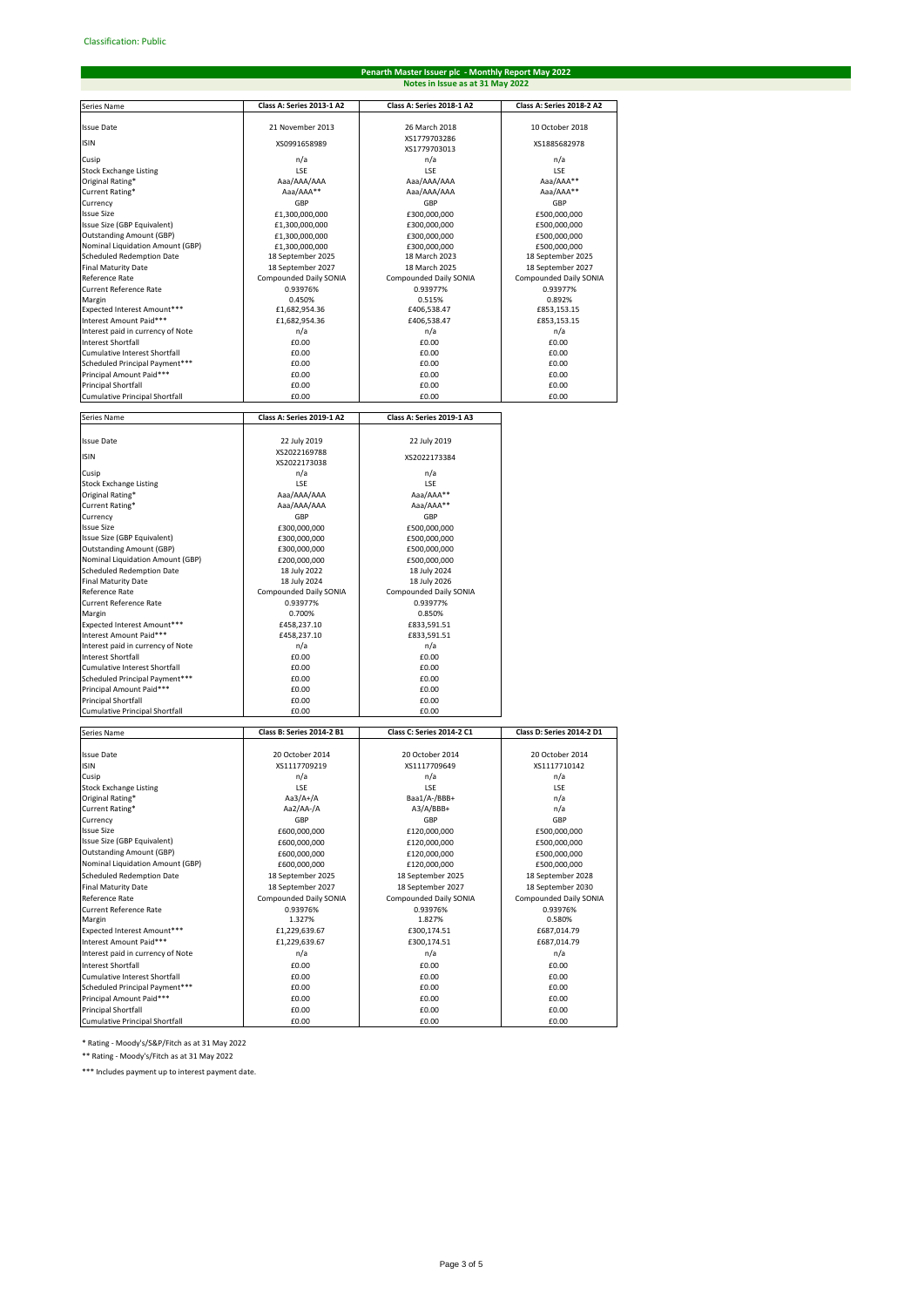#### Classification: Public#

#### **Credit Enhancement Penarth Master Issuer plc - Monthly Report May 2022**

### **Credit Enhancement**

| <b>Credit Enhancement</b> |                                   |            |                    |                              |  |
|---------------------------|-----------------------------------|------------|--------------------|------------------------------|--|
|                           | <b>Nominal Liquidation Amount</b> | % of Total | <b>Enhancement</b> | Required Credit Enhancement* |  |
| Class A Notes             | £2,800,000,000                    | 69.7%      | 30.3%              | 15.5%                        |  |
| Class B Notes             | £600,000,000                      | 14.9%      | 15.4%              | 9.0%                         |  |
| Class C Notes             | £120,000,000                      | 3.0%       | 12.4%              | 7.0%                         |  |
| Class D Notes             | £500,000,000                      | 12.4%      |                    |                              |  |
|                           |                                   |            |                    |                              |  |

Total notes **E4,020,000,000** 100.0% 

\* Credit enhancement represents subordinated notes as a proportion of total notes in issue. Required credit enhancement is currently 15.5% for 2018-1 A2 and 2018-2 A2 notes, 15.0% for the 2013-1 A2 note, 14.5% for 2019-1 A2 notes and 11.0% for the 2019-1 A3 note.

All Class A notes will benefit from the highest then outstanding requirement, currently 15.5% credit enhancement until the 2018-2 A2 note redeems, which is expected in September 2025.

The numbers stated above are exclusive of any Required Series Cash Reserve Account Amount, where applicable (typically 3.77% of the Nominal Liquidation Amount of the Related Loan Note<br>where the Originator Rating Trigger is

# **Excess Available Funds Percentage**

| <b>Reserves</b>                                  |        |
|--------------------------------------------------|--------|
| Excess Available Funds - 3 Month Average Trigger | 0%     |
| 3 Month Average                                  | 9.69%  |
| 2 Month Previous                                 | 10.41% |
| 1 Month Previous                                 | 8.84%  |
| <b>Current Month</b>                             | 9.83%  |

#### **Accumulation Reserve**

| Accumulation Reserve - Required Amount      |  |
|---------------------------------------------|--|
| <b>Accumulation Reserve - Actual Amount</b> |  |
|                                             |  |

**Series Cash Reserve**<br>Series Cash Reserve - Required Amount **£0.00 Example 2.000 Example 2.000** 

Series Cash Reserve - Actual Amount<br>Provides liquidity support in relation to shortfalls of interest payable on certain Class A series. A Cash Reserve Fund will be funded upon the requisite ratings downgrage. (See Ratings Triggers).

| <b>Penarth Master Issuer plc - Monthly Report May 2022</b><br><b>Ratings and Triggers</b> |                      |                                        |                                 |                                                                       |  |  |
|-------------------------------------------------------------------------------------------|----------------------|----------------------------------------|---------------------------------|-----------------------------------------------------------------------|--|--|
|                                                                                           |                      |                                        |                                 |                                                                       |  |  |
| <b>Transaction Party</b>                                                                  | <b>Name</b>          | (Moody's/S&P/Fitch)                    | (Moody's/S&P/Fitch)             | <b>Consequences of Trigger Breach</b>                                 |  |  |
| <b>Account Banks:</b>                                                                     | Bank of Scotland plc | Short Term: P-1 / A-1 / F1             | Short term: P-1 / A-1/ F1; Long | Within 60 days from the downgrade below the minimum rating            |  |  |
| - Trust Account Bank                                                                      |                      | Long Term: A2/ n/a / A                 | term: A1 / A+ / A+              | open substitute accounts at a suitable Qualified Institution and      |  |  |
| - Funding 1 Account Bank                                                                  |                      |                                        |                                 | transfer all funds standing to the credit of the accounts to the      |  |  |
| - Issuer Account Bank                                                                     |                      |                                        |                                 | substitute accounts.                                                  |  |  |
| Series Cash Reserve Account                                                               | Bank of Scotland plc | Moody's - Short term P1, long term A2; | Short term: P-1 / A-1/ F1; Long | Requirement to increase the series cash reserve account to the        |  |  |
| (Bank of Scotland plc credit rating)                                                      |                      | S&P - Short term A2                    | term: A1 / A+ / A+              | specified targeted amount for certain class A notes (where stated     |  |  |
|                                                                                           |                      |                                        |                                 | in the Final Terms or Drawdown Prospectus for the specific notes).    |  |  |
| Transferor                                                                                | Bank of Scotland plc | Long Term: Baa2,BBB+,BBB+              | Short term: P-1 / A-1/ F1; Long | Notification Event taking place and legal title to the Receivables to |  |  |
|                                                                                           |                      |                                        | term: A1 / A+ / A+              | be transferred to the Receivables Trustee.                            |  |  |
| <b>Material Originator</b>                                                                | Lloyds Bank plc      | Long Term: Baa2, BBB+, BBB+            | Short term: P-1 / A-1 /F1; Long | Perfection of Title                                                   |  |  |
|                                                                                           |                      |                                        | term: A1 / A+ / A+              | Rapid amortisation of notes, principal and interest paid monthly      |  |  |
|                                                                                           |                      |                                        |                                 | and all series of notes become pass through.                          |  |  |

# **Non Rating Triggers**

| <b>Events</b>                          | <b>Test</b>                                                                                                                                                                                                                                                                                                                                                                                                                                                                                                                                                                                                                                                                                                                                                   | <b>Consequence</b>                                                                                                                                              | <b>Occurrence</b> |
|----------------------------------------|---------------------------------------------------------------------------------------------------------------------------------------------------------------------------------------------------------------------------------------------------------------------------------------------------------------------------------------------------------------------------------------------------------------------------------------------------------------------------------------------------------------------------------------------------------------------------------------------------------------------------------------------------------------------------------------------------------------------------------------------------------------|-----------------------------------------------------------------------------------------------------------------------------------------------------------------|-------------------|
| <b>Early Redemption Events</b>         | Breach of Minimum Transferor Interest (<6%);<br>Excess Available Funds trigger (3 month average less than or equal to<br>0%);<br>Principal outstanding of the notes is higher than the eligible receivables<br>available in the trust:<br>Any series not paid down on its scheduled redemption date;<br>Trust Pay Out Events;<br>Trust Series Pay Out Events; and<br>Taxes imposed on Funding 1 Loan Note Issuer.                                                                                                                                                                                                                                                                                                                                             | Rapid Amortisation (or, in some cases, Regulated Amortisation on<br>notes issued prior to 2019).                                                                | <b>No</b>         |
| <b>Servicer Termination Events</b>     | Servicer Insolvency Event;<br>Unremedied Servicer payment default;<br>Failure to comply with any of its other covenants or obligations;<br>Non permitted delegation by the Servicer of its duties; and<br>Any representation, warranty or certification was incorrect when made<br>and which has a Material Adverse Effect on the interests of the Investor<br>Beneficiaries and is unremedied for a period of 60 days.                                                                                                                                                                                                                                                                                                                                       | Termination of appointment of Servicer.                                                                                                                         | <b>No</b>         |
| <b>Cash Manager Termination Events</b> | Cash Manager Insolvency Event;<br>Unremedied default;<br>Failure to comply with any of its other covenants or obligations;<br>Non permitted delegation by the Cash Manager of its duties; and<br>Any representation, warranty or certification was incorrect when made<br>and which has a Material Adverse Effect on the interests of the Investor<br>Beneficiaries and is unremedied for a period of 60 days.                                                                                                                                                                                                                                                                                                                                                | Termination of appointment of Cash Manager.                                                                                                                     | <b>No</b>         |
| <b>Notification Events</b>             | Insolvency Event in relation to the Transferor;<br>Transferor fails to pay any sum due from it to the Receivables Trustee<br>within permitted time and is not remedied; and<br>Transferor's long-term senior unsecured indebtedness as rated by any of<br>S&P, Moody's or Fitch were to fall below BBB+, Baa2 or BBB+.                                                                                                                                                                                                                                                                                                                                                                                                                                        | Obligors being notified of the sale to the Receivables Trustee and<br>legal title to the Securitised Portfolio being transferred to the<br>Receivables Trustee. | No                |
| <b>Issuer Events of Default</b>        | Various occurrences, including:<br>Non-payment of interest or principal on any note of the relevant Note<br>Series;<br>Material breach of contractual obligations by the Issuer;<br>Judgment is made against the Issuer and continues unsatisfied;<br>Enforcement action is taken against the assets of the Issuer;<br>Insolvency event in relation to the Issuer;<br>An order is made or an effective resolution is passed for the winding-up,<br>liquidation or dissolution of the Issuer;<br>Failure by the Issuer to take any action to perform and comply with its<br>obligations under the Related Documents; and<br>It becomes unlawful for the Issuer to perform or comply with its<br>obligations under or in respect of the notes of a Note Series. | An Enforcement Notice may be issued to the Issuer declaring the<br>Notes to be immediately due and payable and the security<br>enforced.                        | <b>No</b>         |

Ratings values taken at 31 May 2022